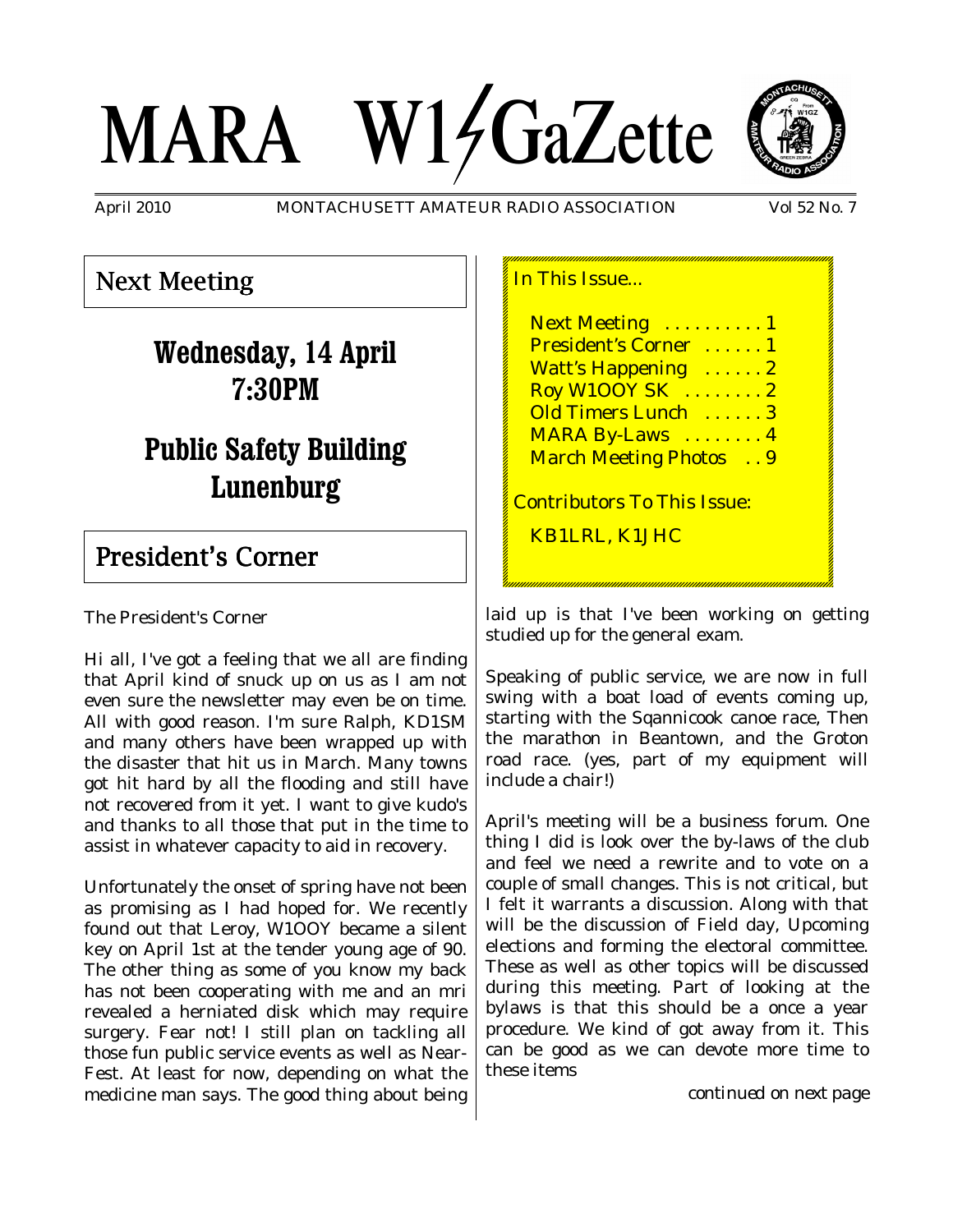# Watt's Happening

# **Sundays, 0800 local 5330.5** (ch 1) USB

Western Mass Emergency 60M Net Alternate frequencies are 5346.5 (ch 2), 5366.5 (ch 3), 5371.5 (ch 4), and 5403.5 (ch 5).

# **Sundays, 0830 local 3937**

Western Mass Emergency Net. Alternate frequency is 3942 in case of QRN, QRM, or frequency in-use. Also a good idea to scan up and down 10kHz if you cannot find the net.

**Sundays, 0900 local 145.45-** Montachusett Emergency Net

**Mondays, 2000 local 147.525 simplex** Worcester Emergency Simplex Net

**Tuesdays, 1930 local 145.37-** Templeton Emergency Net

**Wednesdays, 2100 local 28.341** Harvard Repeater Club 10 meter sideband net "Activity Night"

**Nightly, 2100 local 146.97-** Central Mass Traffic Net

**First Monday, 1900 local 3943, 7245** RACES Net

**First Wednesday, 2000 local 3915** K1ARC Red Cross Net http://www.qsl.net/k1arc/

**Saturday, 17 April, Manchester NH** New Hampshire Antique Radio Club

**Sunday, 18 April, Cambridge MA** Flea at MIT; 3rd Sunday April - October

**Friday, 30 April & Saturday, 1 May Deerfield NH**; NEAR-Fest

Additional events are listed on http://web.mit.edu/w1gsl/Public/ne-fleas

# President's Corner

# *continued from page one*

and get them out of the way. So, I encourage all active members to come to the meeting and bring any thoughts, concerns, ideas with you. Now is the time to do it.

That's it for now. Let's all bow to antenna gods for good weather during April!

73's Ray KB1LRL

# Roy W1OOY SK

LeRoy H. "Roy" Ryder, 90, of Westminster, died Thursday, April 1, 2010, at the Baldwinville Nursing Home and Rehabilitation Center. He was born in Leominster, on September 6, 1919, the son of the late Roy H. and Mary Alice (Ashton) Ryder.

He leaves his wife, Evelyn (Grondin) Ryder; his son, Scott H. Ryder, and his daughter, Karen A. (Ryder) Gormley, both of Westminster, along with their families. Roy is predeceased by his first wife, Sylvia (Luoma) Ryder.

Roy served for 47 months in the US Army, 43 of which were duty in the South Pacific and Japan, during World War II. During the battle for Luzon in the Philippines, he was awarded a battlefield commission and was promoted from Sergeant to 2nd Lieutenant. He was a member of the National Order of Battlefield Commissions, Disabled American Veterans, the 25th Infantry Division Association and the 89th Field Artillery Association.

He served two terms on the Westminster Planning Board, one term as chairman. At that time, he was one of the founders of the Montachusett Regional Planning Commission.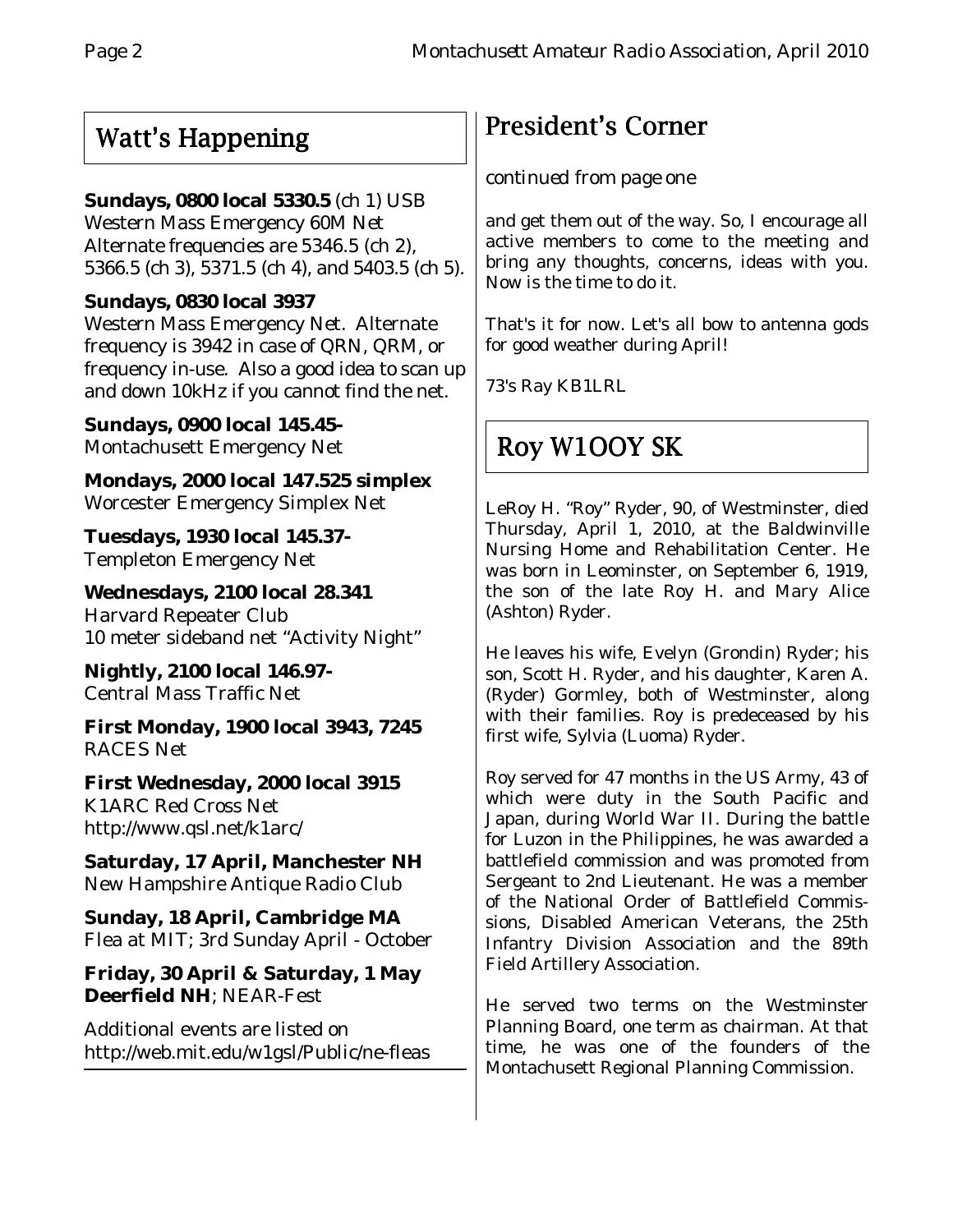# The MARA W1/GaZette

is published by the Montachusett Amateur Radio Association just prior to the monthly meeting. The newsletter is distributed free to members and friends of Amateur Radio.

Contents copyright © 2010, MARA. Permission to use in other Amateur Radio publications with credit to MARA is hereby granted.

The deadline for materials to appear in the W1/GaZette is noon on the Sunday before the first Wednesday of the month.

#### **NEWSLETTER STAFF:**

| Editors:   | <b>Ralph Swick KD1SM</b>           |
|------------|------------------------------------|
|            | <u>978-582-7351 kd1sm@arrl.net</u> |
| Webmaster: | <b>Paul Upham KD1YH</b>            |

#### **MEMBERSHIP INFORMATION:**

|                     | Club Secretary: Pauline Carulli KB1JXJ            |              |
|---------------------|---------------------------------------------------|--------------|
| <b>Annual Dues:</b> | <b>Regular</b><br>Family                          | \$25<br>\$30 |
|                     | <b>Fixed income</b>                               | \$15         |
| <b>Meetings:</b>    | 2nd Wednesday, 7:30pm<br><b>September to June</b> |              |

Mailing address: MARA PO Box 95 Leominster, MA 01453 Web site: http://www.w1gz.org/

#### **OFFICERS:**

| Ray Lajoie, KB1LRL<br>rplajoie@comcast.net                                              | <b>President</b>      |
|-----------------------------------------------------------------------------------------|-----------------------|
| <b>Bill Leger, N1UZ</b>                                                                 | <b>Vice President</b> |
| <b>Pauline Carulli, KB1JXJ</b><br>kb1jxj@arrl.net                                       | <b>Secretary</b>      |
| <b>Gordon LaPoint, N1MGO</b><br>n1mgo@arrl.net                                          | <b>Treasurer</b>      |
| <b>Charlie Cayen, KT1I</b><br>kt1i@arrl.net                                             | <b>Trustee</b>        |
| <b>MARA</b> owns and operates the W1GZ repeater on<br>145.45 (CTCSS 74.4) in Fitchburg. |                       |

Roy served as Westminster's Civil Defense Director for 20 years. In 1975, following a 25 year career with the former W.A. Fuller Lumber Company, he organized and operated the Wachusett Area Building Commission, serving four towns in the area as their building inspector.

Following he retirement in 1981, he and Evelyn traveled extensively in Europe, Oceania, and Asia. He was an active radio amateur for 65 years with the call sign of W1OOY and was a member of the American Radio Relay League. Roy was also a 50 year member of the Westminster Country Club.

Published in Sentinel & Enterprise on April 3, 2010

*forwarded by Tom K1JHC*

# Old Timers Lunch

# de Tom K1JHC

The Old Timers met at Bickford's Restaurant in Leominster on March 3rd. Regulars were Barry W1HFN, Gary K1YTS, Charlie KT1I, Al KB1TNN, Tom K1JHC, Paul N1QDX, and Norm W1BYH. Gary K1YTS reported that Charter Member Roy Ryder W1OOY was in a Nursing Home in Baldwinville. Roy became a silent key on Thursday, April 1, 2010. With warmer weather it is time to clear up the winter wear and tear. Please feel free to join us on first Wednesdays at the Restaurant.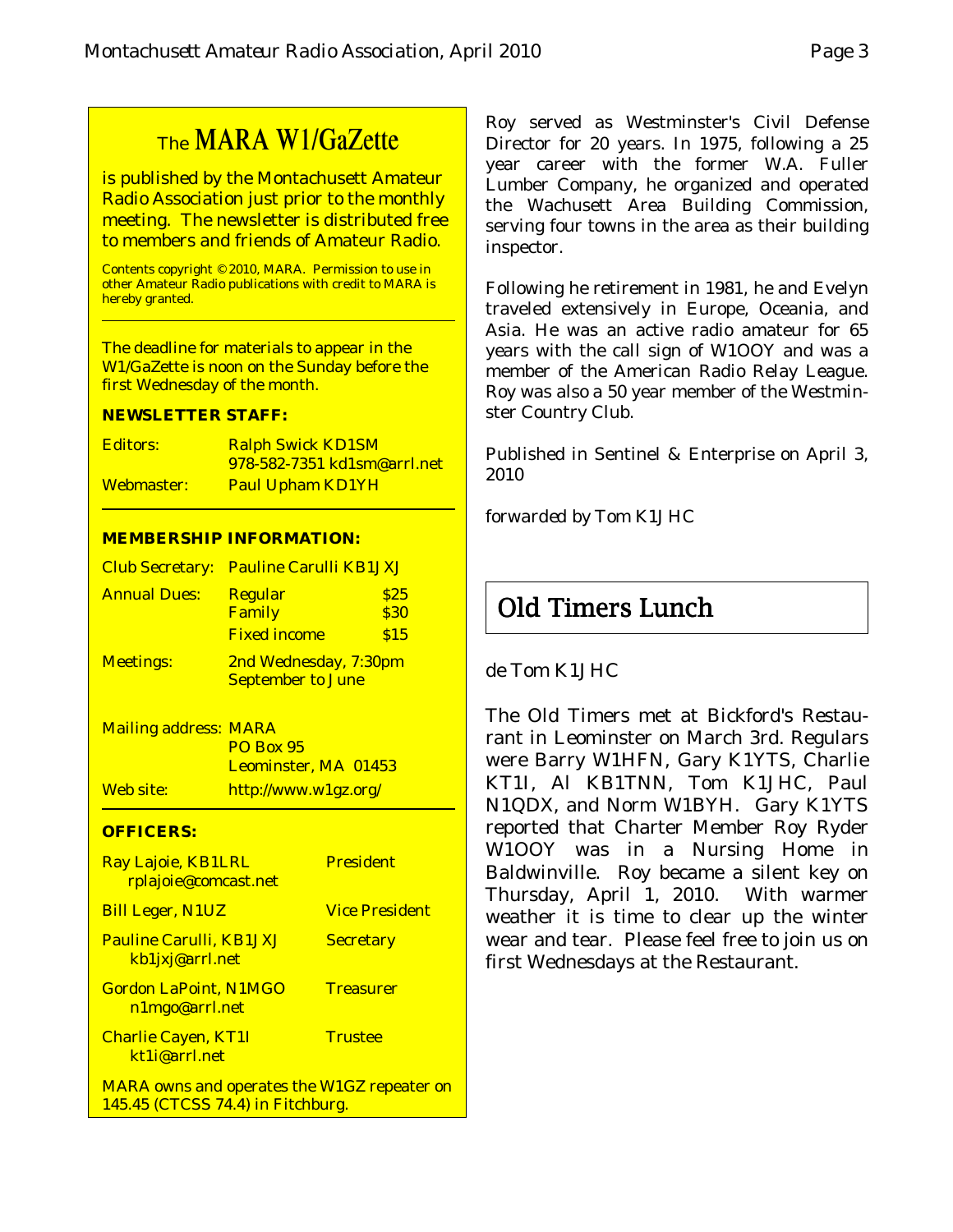# **BY-LAWS**

## **OF**

## **THE MONTACHUSETT AMATEUR RADIO ASSOCIATION, INC.**

# **SECTION I**

# **NAME, PURPOSES, LOCATION, CORPORATE SEAL AND FISCAL YEAR**

#### **1.1 Name and Purposes.**

The name and purposes of the corporation shall be set forth in the Articles of Organization.

## **1.2 Location.**

The principal office of the corporation shall initially be located at the place set forth in the Articles of Organization of the corporation. The directors may change the location of the principal office effective upon filing a certificate with the Secretary of the Commonwealth.

## **1.3 Corporate Seal.**

The directors may adopt and alter the seal of the corporation.

# **1.4 Fiscal Year.**

The fiscal year of the corporation shall, unless otherwise decided by the directors, end on June 30 of each year.

# **SECTION II MEMBERSHIP**

## **2.1 Eligibility.**

All persons interested in amateur radio shall be eligible for membership.

## **2.2 Levels of Membership.**

There shall be three (3) levels of membership:

- a. General Members with repeater privileges, hereinafter designated "General Members WRP": Those persons who hold a valid amateur operator's license, technician class or above.
- b. General Members: Those persons who hold a valid novice class license or those persons eligible for General Membership WRP but who do not so elect.
- c. Associate Membership: Those persons who are not licensed amateur radio operators, but who indicate an interest in amateur radio; such members not to participate in election or voting processes.

# **2.3 Privileges of Membership.**

- a. General Membership WRP: Such members shall have the full privileges of the Association as determined by the membership.
- b. General Membership: Such members shall have all the privileges afforded General Members WRP except those pertaining to repeaters and their operation.
- c. Associate Membership: Such members shall have all privileges afforded General Members except that they shall not hold office in the corporation nor participate in elections or votes of the membership.

# **2.4 Qualification, Election, and Removal.**

- a. Written application for membership shall be submitted and acted upon at a regular meeting.
	- A majority of the voting members present and in good standing are required to approve an application for membership. Such action shall be reported to the applicant at the earliest convenience, and recorded in the records of the Association.
- b. Each application shall contain a statement to the effect that the applicant shall hold harmless the Montachusett Amateur Radio Association, its members, and/or the owner(s) of the Association premises,

As published in the March, 1993, May, 1995, and January, 1997 newsletters.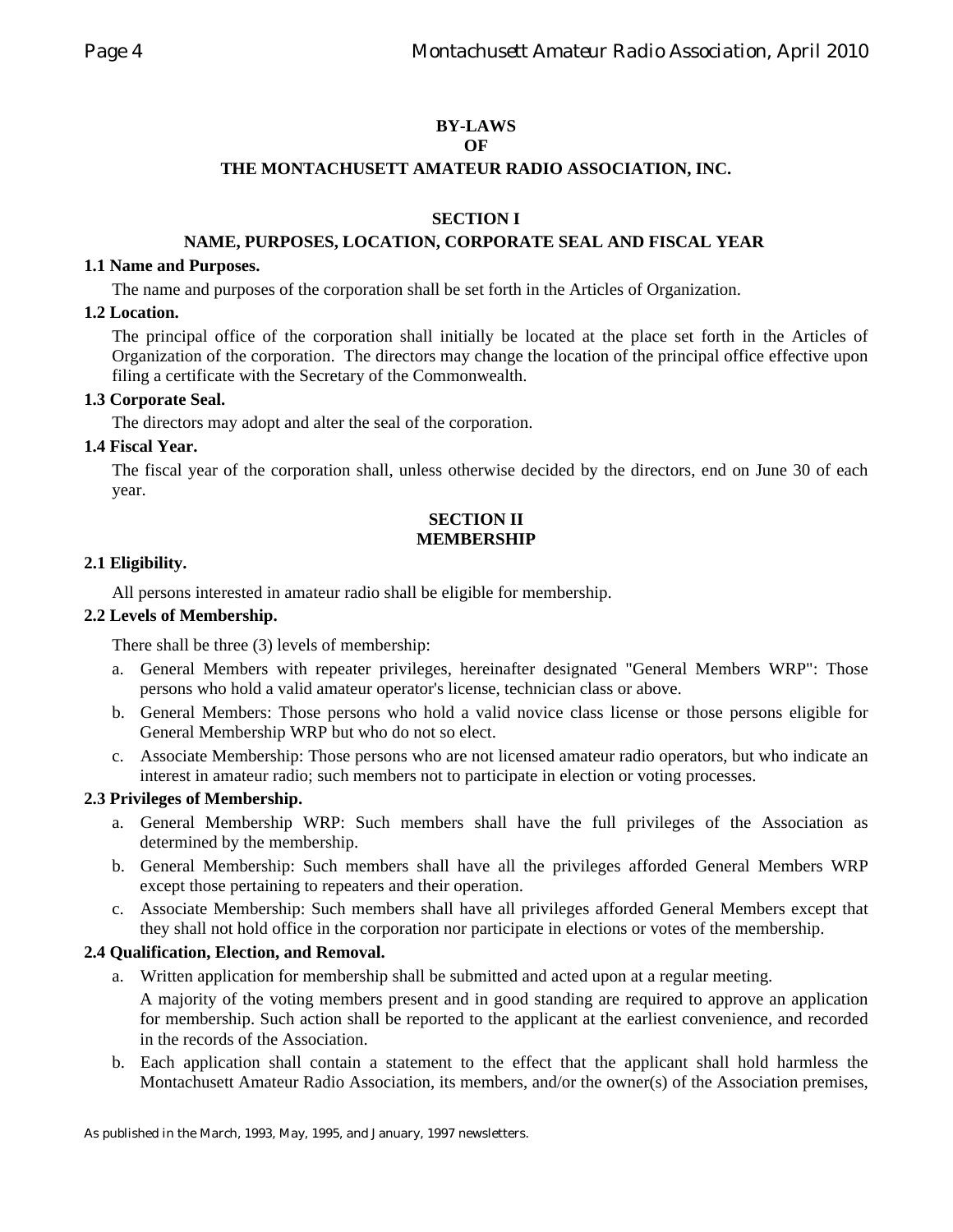for any personal injury or property damage suffered by the applicant as a member of the Montachusett Amateur Radio Association.

- c. A member who has paid her/his dues prior to the first day of the fiscal year, and who was not expelled from membership in accordance with the provisions of section (e), following, shall be a member in good standing. A member not in good standing shall not have the privileges of voting or holding office.
- d. A member who is not in good standing, as described in section (c), preceding, may be reinstated by paying the Treasurer the annual dues owed. Said dues shall not be paid on a pro rata basis.
- e. A member whose dues are in arrears in excess of thirty (30) days, shall be removed from the membership roles, and must make application for membership as provided in section (a) preceding.
- f. If it should be found necessary or desirable to expel a member of the Association due to her/his conduct being detrimental to the Association or the amateur radio service, she/he may be voted out of membership.

Such action may occur only upon written petition signed by not less than ten percent of the total membership, and approved by not less than two-thirds of the voting members present. The petition shall state the reasons for the requested expulsion.

Notice of the proposed action shall be mailed to the subject of the petition and to each member in good standing, with a copy of the aforementioned petition not less than twenty-one days in advance of the regular or special meeting at which the matter shall be acted upon. Normally, such action shall be made, seconded and tabled at a regular meeting to allow for this notification. The vote would occur at the following meeting. A secret ballot shall be used for all matters covered by this section.

The expelled member may be reconsidered-considered for membership after one year.

## **2.5 Meetings**.

- a. The annual meeting of the corporation shall be held on the second Wednesday in June.
- b. Regular meetings shall be held monthly at a time and place approved by the membership; except that no regular meetings shall occur in the months of July and August.
- c. A special meeting may be called by five voting members in good standing, who present a petition to the Executive Committee stating the needs for such a meeting and the topics to be discussed. In an emergency two officers may call a special meeting.
- d. Notification of such meetings shall be by mail, time permitting; otherwise radio, telephone or whatever means available shall be used to contact all members in good standing.

Only such business as is designated in the notice of the meetings shall be transacted, unless otherwise approved by two-thirds of those voting members present.

e. The regular meeting date or place may be changed by a majority vote of those present at a regular meeting, provided all members have received written notice of the intent to act upon such a motion.

#### **2.6 Dues.**

- a. The corporation may, by a two-thirds majority of the total membership present and in good standing, levy upon the membership such dues or assessments as shall be deemed necessary for the business of the corporation, within purposes set forth in the Articles of Organization.
- b. In determining such dues and assessments, the membership shall distinguish between General Members WRP, General Members, and Associate Members by levying a lesser amount on General Members and a token amount on Associate Members.
- c. New members shall pay dues on a pro rata basis for the year in which they become members.
- d. A notice of annual dues shall appear in the Association's publication for not less than the two months preceding the beginning of each fiscal year.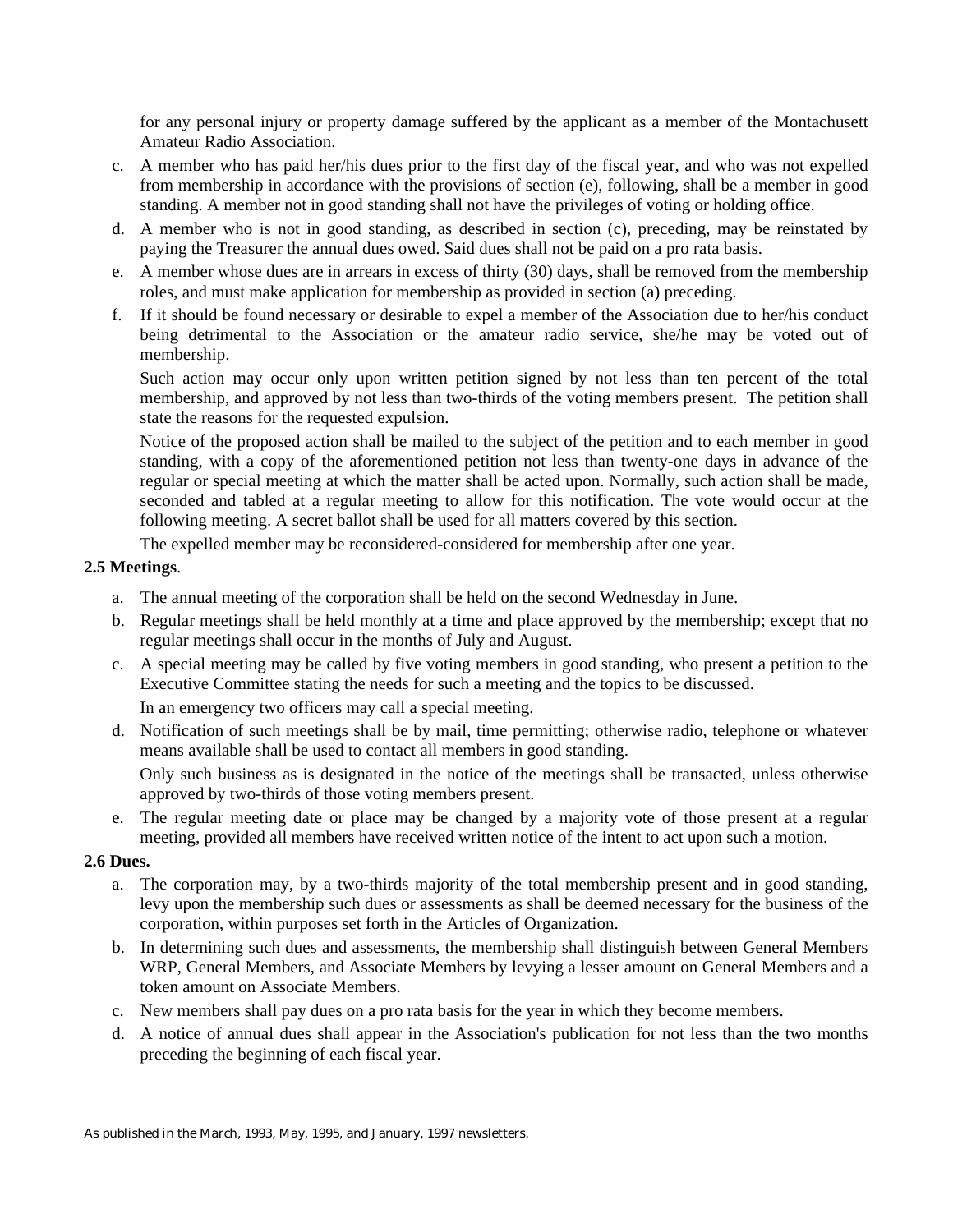e. The Treasurer shall provide written notice to all members who are delinquent in the payment of dues or assessments. The date of such notice shall begin the tolling of the thirty (30) day grace period during which such delinquency may be corrected.

#### **SECTION III OFFICERS**

#### **3.1 Offices.**

The offices of the corporation shall be as follows:

President, Vice President, Secretary, and Treasurer

# **3.2 Qualification.**

The officers of the corporation shall be either General Members WRP or General Members, furthermore, any prospective officer must not be in default of his/her obligation to pay dues and assessments levied in accordance with these By-Laws.

#### **3.3 Election.**

Election of officers shall be held each year at the annual meeting in June, providing there are enough members in attendance to constitute a quorum. Term of office for each position is one (1) year.

#### **3.4 Vacancies.**

Vacancies occurring between the regular annual election of officers shall be filled by a special election to be held at the first meeting, subsequent to the announcement of vacancy, in which there are enough members in attendance to constitute a quorum.

#### **3.5 Removal.**

Any officer may be removed from office by a vote of two-thirds of the voting members in attendance at a regular meeting, provided that a motion to such effect was made, seconded and tabled at a previous regular or special meeting. In every such instance the officer so challenged shall be notified in writing, by the Secretary or President, of the motion made, seconded and tabled, as well as the results of the ensuing vote. Such notification shall occur within two business days of the action taken. Copies of all such correspondence shall be maintained by the Secretary.

# **3.6 Duties of the President.**

The duties of the President shall be in accordance with the rules and guidelines adopted by the membership.

#### **3.7 Duties of the Vice President.**

The Vice President shall preside over meetings from which the President is absent, and he/she shall assist the President in the performance of his/her administration, managerial and other responsibilities or circumstances, the President or the membership require.

#### **3.8 Duties of the Secretary.**

The Secretary shall function as the Clerk of the Corporation and as such shall ensure that all statutory requirements of the Commonwealth of Massachusetts are complied with in a proper and timely manner. The Secretary shall maintain minutes of all annual, regular or special meetings as well as a record of all activities of the corporation. Further duties of the Secretary shall be determined in accordance with the rules and guidelines adopted by the membership.

## **3.9 Duties of the Treasurer.**

The Treasurer shall maintain an accurate accounting of all receipts, disbursements and expenditures of corporate funds. He/she shall receive all monies paid to the corporation and issue receipts for same. The Treasurer shall satisfy the debts of the corporation for the corporate assets upon the authorization of the membership. Further duties of the Treasurer shall be determined in accordance with the rules and guidelines adopted by the membership.

#### **SECTION IV STATION TRUSTEE**

As published in the March, 1993, May, 1995, and January, 1997 newsletters.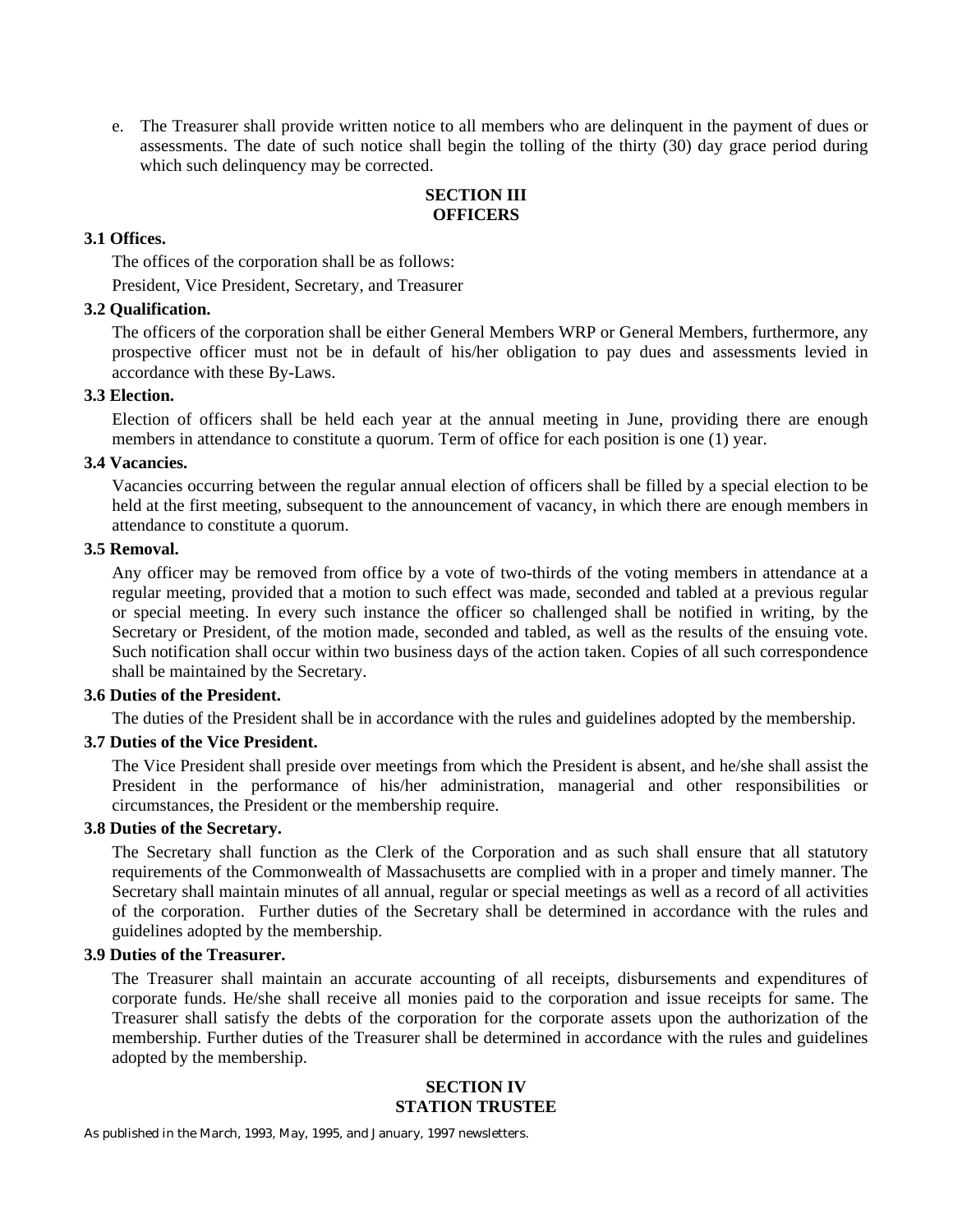#### **4.1 Term.**

The station trustee shall serve a term concurrent with that of the station license.

#### **4.2 Qualification and Election.**

The Station Trustee shall be nominated from the ranks of General Membership WRP by the Directors and shall be elected by vote of the membership in attendance at such election in accordance with the provisions of these By-Laws pertaining to Voting.

#### **4.3 Duties of the Station Trustee.**

The Station Trustee shall be responsible for the proper use of all station licenses; shall supervise the maintenance of all appropriate logs and records as required by statute or as directed by the total membership. He/she shall also be responsible for the care and maintenance of all corporate property not entrusted to the Secretary or the Treasurer. Furthermore, the station trustee shall initiate or respond to correspondence relative to the station licenses and operation; shall notify the President and membership of the impending expiration of station licenses at least three months prior to the expiration date thereof.

## **SECTION V FISCAL MATTERS**

#### **5.1 Power to Incur Debt.**

No officer, director, or member of the corporation shall contract for or incur any debt or enter into any agreement, written or oral, or otherwise obligate the corporation except by prior authorization of the total membership. No officer, director, or member shall pay out or distribute any of the assets of the corporation, liquid or otherwise, except where such payments or distributions have been previously authorized by the total membership.

#### **5.2 Audit.**

The books of the corporation shall be audited on an annual basis by a committee appointed by the President then presiding.

## **SECTION VI STANDING COMMITTEES**

#### **6.1 Committees.**

The following committees are established to stand from term to term:

- a. Technical Committee;
- b. Membership Committee;
- c. Programs and Activities Committee; and
- d. House and Refreshments Committee.

#### **6.2 Membership and Chairpersons.**

Committee members and chairpersons shall be named by the then presiding President and confirmed by a majority vote of the remaining officers then presiding.

#### **6.3 Executive Committee.**

The presiding officers of the corporation shall form the Executive Committee, the duties and powers of which shall be in accordance with the rules and guidelines adopted by the membership.

#### **SECTION VII RECORDS AND DISTRIBUTION**

#### **7.1 Record Keeping.**

All official books and records of the corporation shall be kept by either the Secretary or the Treasurer and, after having been formally accepted, shall be bound into volumes with consecutively numbered pages.

#### **7.2 Access to Records.**

As published in the March, 1993, May, 1995, and January, 1997 newsletters.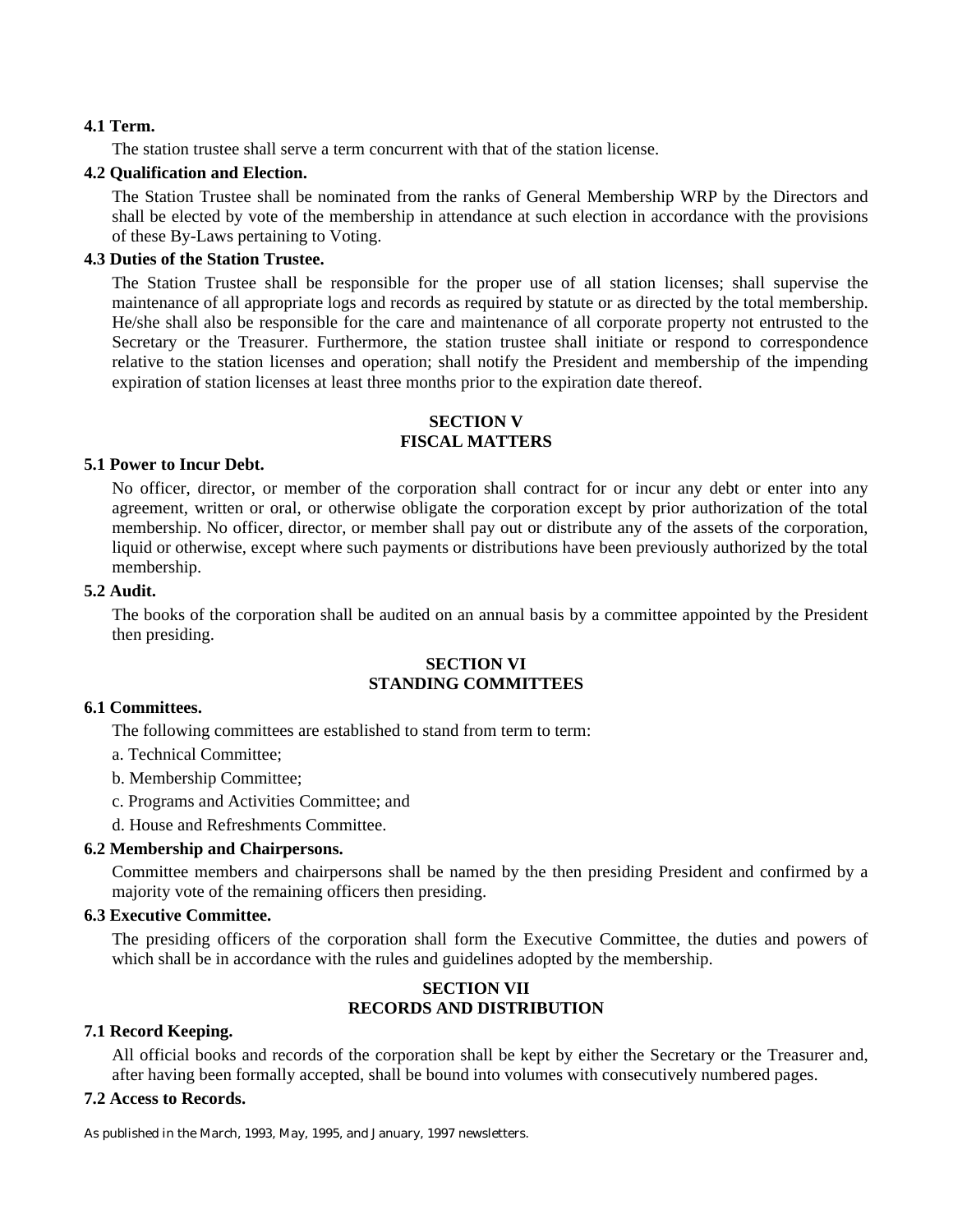All official books and records of the corporation shall be made available to any member, regardless of classification upon motion made and seconded and carried at any annual, regular or special meeting.

#### **7.3 Distribution of By-Laws.**

Upon acceptance into membership each person shall be given a copy of the corporate By-Laws as herein set forth or later amended.

## **SECTION VIII VOTING**

#### **8.1 Eligibility.**

Only General Members WRP and General Members may vote, provided that they are not then in default of their obligation to pay dues and assessments levied in accordance with these By-Laws. Associate Members are not entitled to a ballot.

#### **8.2 Quorum.**

Except as provided in Sections 3.5 and 9.2, a quorum for any annual, regular or special meeting shall be as follows:

- a. Annual Meeting shall be twenty-five percent  $(25%)$  or one-quarter  $(1/4)$  of the total membership as well as a minimum of two officers then presiding.
- b. Regular or Special Meeting shall be fifteen percent (15%) of the total membership as well as a minimum of two officers then presiding.

#### **8.3 Procedure.**

The meeting and election procedure shall be governed by the then most current edition of Roberts Rules of Order.

#### **8.4 Absentee Voting.**

Absentee voting is permitted only for issues involving Sections 2.6, III, and IX. Where such issues are anticipated, written notice shall be sent to all members not less than twenty-one (21) days prior to the meeting at which they will be dealt. Such notice shall include the time and place of the meeting as well as a copy of the motion(s) to be voted upon. No particular form of absentee ballot is to be required, however.

#### **8.5 Proxies.**

There shall be no votes cast by proxy, written or otherwise. Votes by members not in attendance shall be cast only in accordance with Section 8.4, supra.

#### **SECTION IX AMENDMENTS**

#### **9.1 Notice.**

All members entitled to cast a vote and in good standing at such time shall be afforded written notice of motion(s) to amend either the Articles of Organization or the By-Laws of this corporation. Such notice shall be given not less than twenty-one (21) days prior to the meeting at which such motion(s) will be voted upon, and shall include the time and place of such meeting as well as a copy of the proposed amendment(s).

#### **9.2 Two-thirds Majority.**

Notwithstanding any of the provisions of these By-Laws as set forth hereinbefore, amendment of the Articles of Organization or of the By-Laws of this corporation may only be effectuated upon the consent of at least two-thirds (2/3) of the total membership in attendance, through presence or absentee ballot, at the time and place of the vote upon the proper motion to amend.

#### **End of by laws.**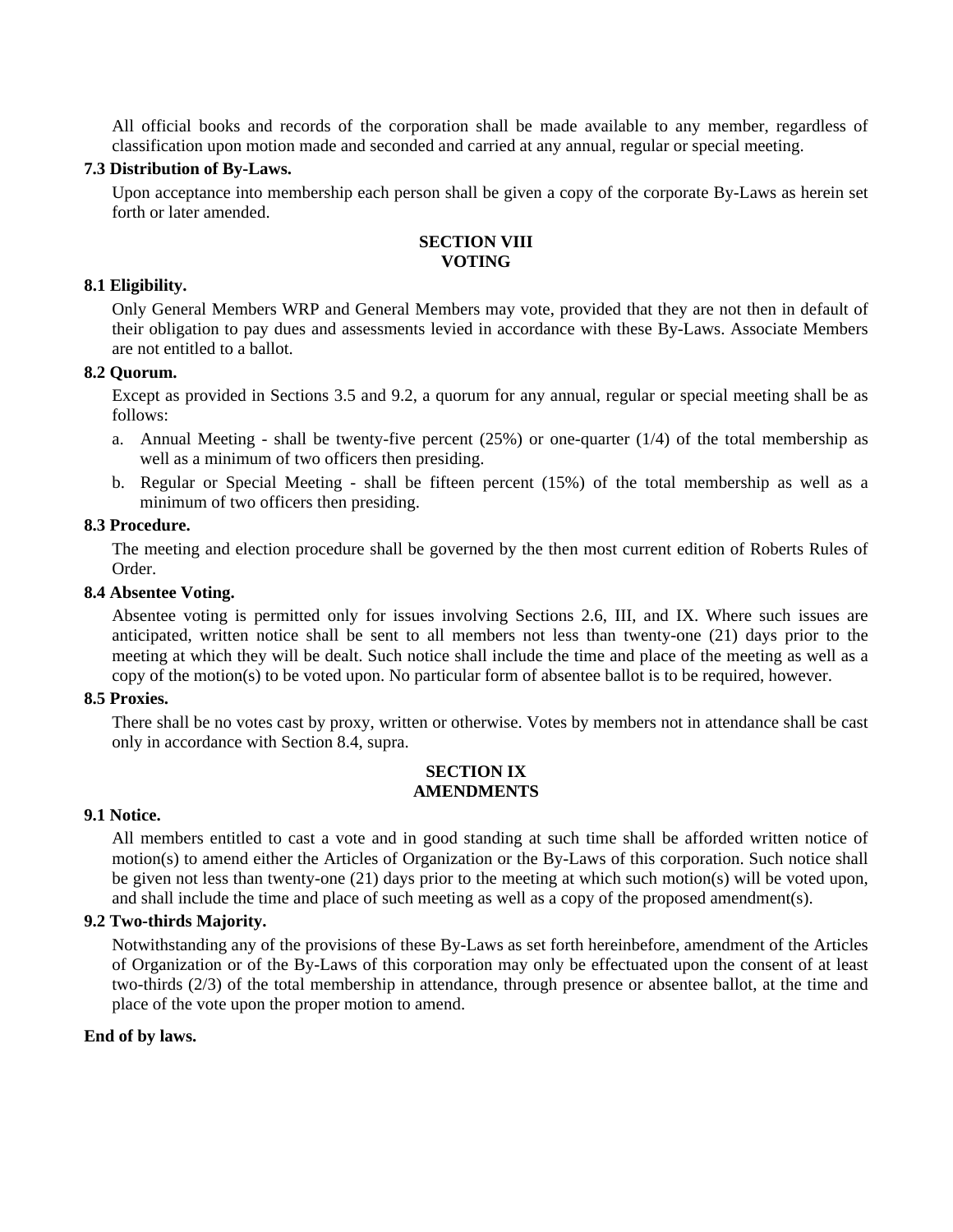# March Meeting



above: Bill N1UZ displayed a 40 watt portable 2m/70cm crossband repeater he built using Motorola radios. kd1sm photo



above: Paul WB1EWS brought a variety of feedlines taken out of service and had a story with each one.  $k$ d1sm photo



above: Al KB1TNN describes his vintage 1980 VHF Engineering 2m HT with custom modification for external battery charging. kd1sm photo



above: Ray KB1LRL described his emergency power kit, including a 110v inverter.  $k$ d1sm photo